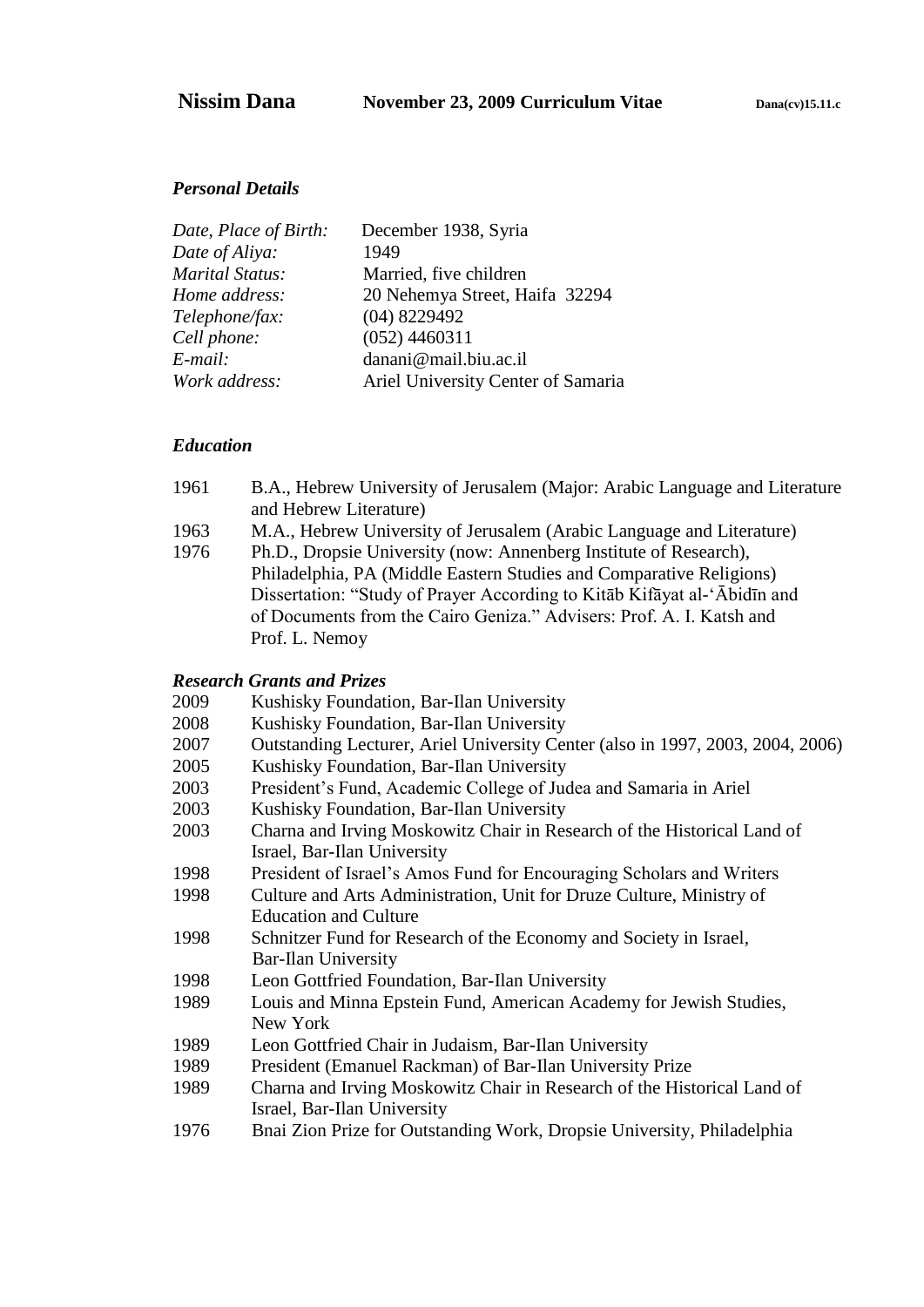#### *Teaching and Other Academic Positions*

- 2008/9 Director of Multidisciplinary Department for B.A. studies, Faculty of Social Studies and Humanities, Ariel University Center of Samaria.
- 1994/95 Present, Senior Lecturer, Dept. of Israel in the Middle East, Ariel University Center of Samaria.
- 1996/7 2002/03 Teaching Fellow, Dept. of Land of Israel Studies, Haifa Univ.
- 1995/96 2002/3, Adviser, Command & Staff School for Senior Officers, Israel Police
- 1982/83- Present, Adjunct Teacher, Dept. of Land of Israel Studies, Bar-Ilan University
- 1987 Member, Ministerial Committee for Formulating a Program for the teaching of Islam and the Qur'an in Muslim High Schools
- 1983 Chairman, Ministerial Committee for Examining the Arab Educational System in Israel
- 1974-1976 Research Assistant, Dropsie University, Philadelphia, PA
- 1961-1962 Research Assistant, Hebrew University of Jerusalem

#### **Thesis/Dissertation Adviser**:

Master's thesis: 2 M.A. students: Avital Bar-Nitsan (2005) Ilan Cohen (1987)

Doctoral dissertation: 1 student: Yehiel Shabbi (2005)

- 2006 Lector of Ph.D. Dissertation of Mr. Fayez 'Azzam for the University of Haifa. Subject: 'Umdat al-'Arifin fi Qisas al-nabiyyin wal-'umam al-SaliFin, Muhammad 'abd al-Malik al-'Ashrafani
- 2004 Present, Chairman, Committee on Developing an Academic Curriculum on the Teaching of the Druze Heritage and Druze Studies toward a B.Ed. The appointment was by the Minister of Education by virtue of her position as Chair of the Council for Higher Education
- 2004 Lector for examining the level of a doctoral dissertation by Shimon Avivi and the possibility of its publication as a book by the Yad Yitzhak Ben-Zvi Foundation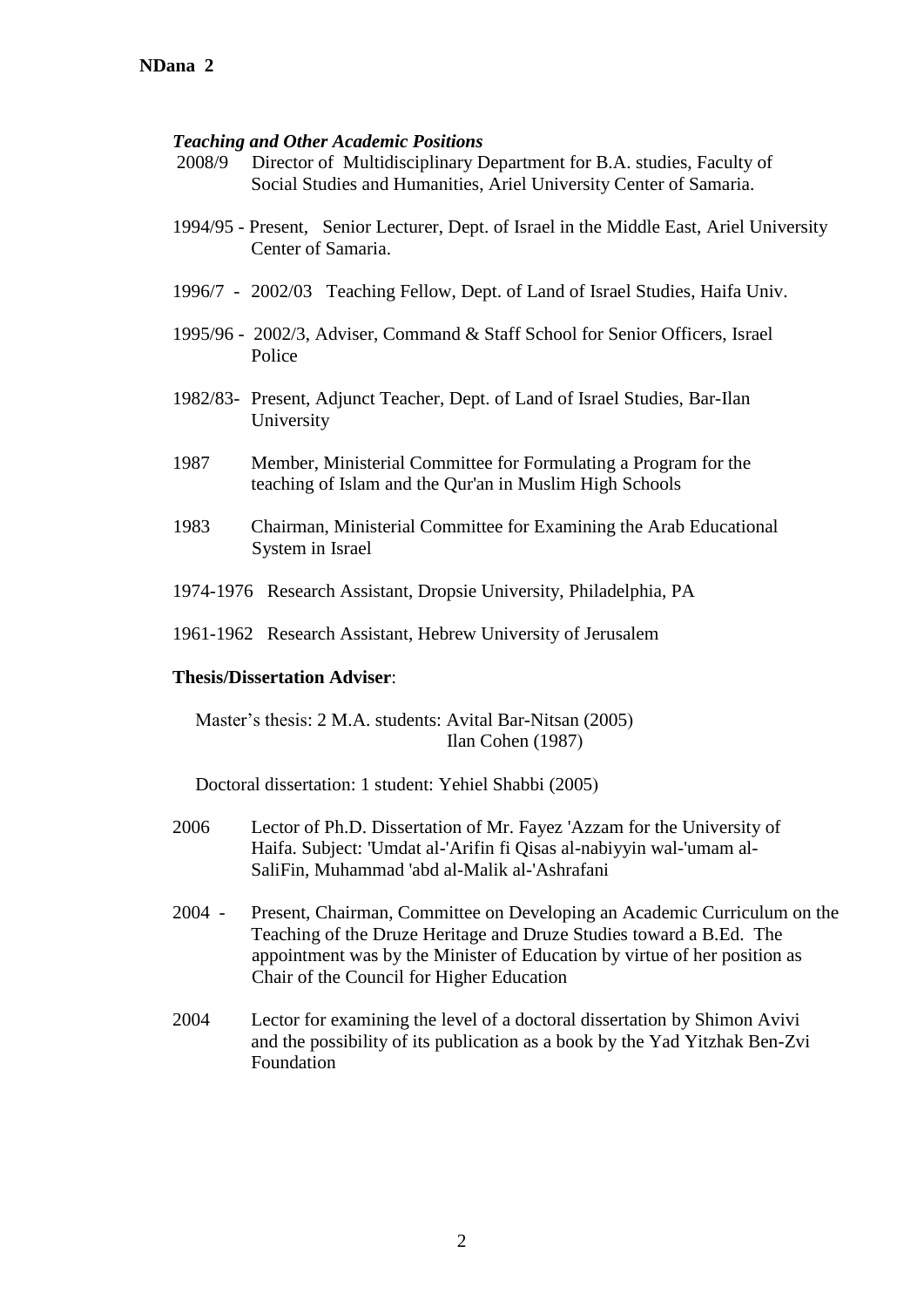## *Non-Academic Positions and Activities*

| 2008    | Present Member of the Public Committee for Ethiopian Jewry Read by the<br>Former President of the Supreme Court, Mr. Meir Shamgar.                                                                          |
|---------|-------------------------------------------------------------------------------------------------------------------------------------------------------------------------------------------------------------|
|         | Feb. 2004 Representative of the Ariel University Center of Samaria at the Israeli<br>information campaign in the Haag during the deliberations of the<br><b>International Court of Justice</b>              |
| 2000/01 | Member, committee formulating a code of ethics for the Israel Defense Forces                                                                                                                                |
|         | 1981-2001 Director, Religious Communities Division (Muslims, Christians, Druze,<br>Bahais, Ahmadis, Alawites, Circassians, Karaites, Samaritans, Falashmuras,<br>and others), Ministry of Religious Affairs |
| 1999    | Government emissary to Turkey                                                                                                                                                                               |
| 1999    | Government emissary to Ethiopia                                                                                                                                                                             |
| 1996    | Government emissary to Jordan                                                                                                                                                                               |
|         | 1989, 1991 Government emissary to Egypt                                                                                                                                                                     |
| 1982    | Advisor on Arab Affairs to the (Israeli) Military Governor of Sidon, Lebanon<br>(in the course of Army Reserve duty)                                                                                        |
|         | 1963-1981 Director, Department of Druze Affairs, Ministry of Religious Affairs                                                                                                                              |
|         | 1981-1995 Staff officer for Druze affairs in South Lebanon                                                                                                                                                  |
|         | 1967-1980 Staff officer for religious affairs on the Golan Heights                                                                                                                                          |
|         | 1974-1976 Chairman, Israeli Students Organization, Dropsie University, Philadelphia                                                                                                                         |

# *Courses Taught*

Arabic Language and Literature

Hebrew Language and Literature

Religious Communities in Israel and the Middle East

Islam: Religion, Organizations, Institutions

Fundamentalist Islam

Religions That Left Islam: Alawites, Bahais, Ahmadis, others

The Druze: Faith and Community Organization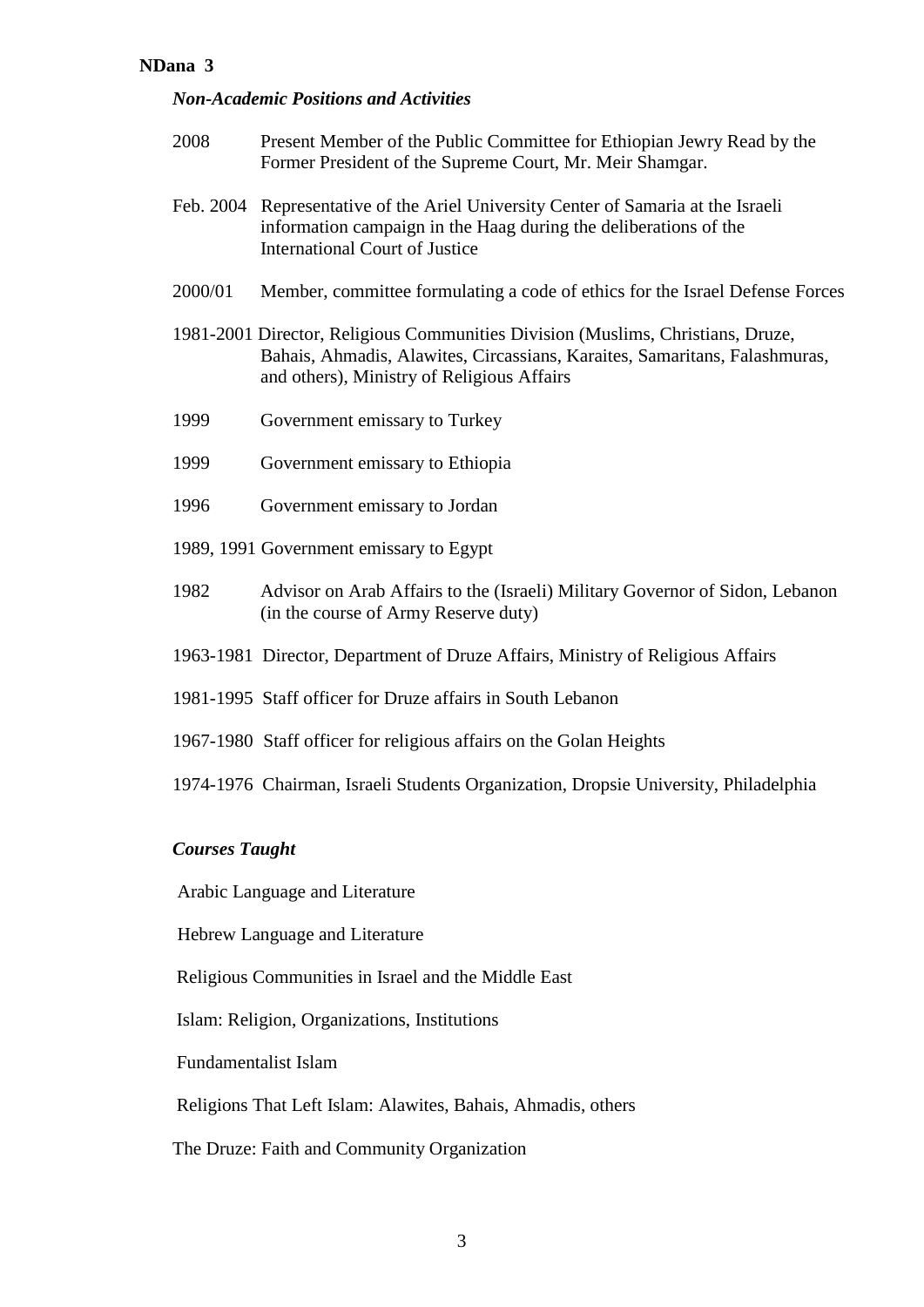Israel and the Nations: Religion, Religious Law, Culture and Philosophy

Jewish Communities in Islamic Countries

Remote Israelites: The Lost Tribes, Samaritans, Karaites, Falashes, Falashmuras, Khazars, Sabbateans, others

Passages Between Religions (Conversions) and Their Significance

*Publications:* See Appendix A

*Academic Profile:* See Appendix B

*Quotations and References (partial list):* See Appendix C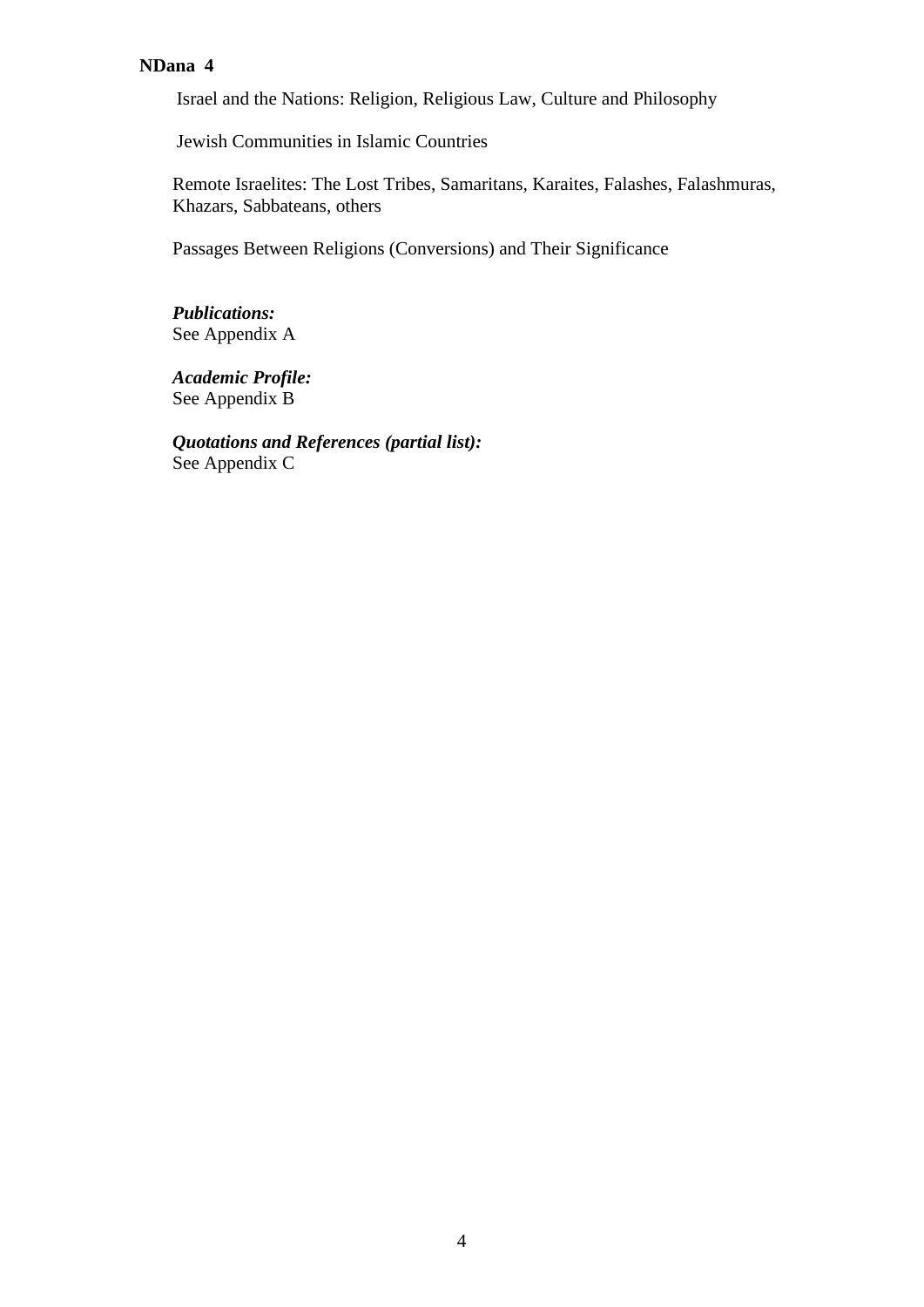*Appendix A*

## **Scientific Publications**

## *Refereed Publications*

## Books, Author (4)

- 1. Dana, N., *Religious Figures in the Muslim Religious Establishment on the West Bank in the Period of Jordanian Rule*, Institute of Asian and African Studies, Hebrew University of Jerusalem, 117 p., 1971 (Hebrew).
- 2. Dana, N., *Kitāb Kifāyat al-'Ābidīn (*Book of Sufficiency for Worshippers of the Lord*)* by R. Abraham son of the Rambam, Bar-Ilan University Press, 346 p., 1989 (Hebrew-Arabic).
- 3. Dana, N., *The Druze in Israel, Between Tradition of the Past and Challenge of the Future*, Ministry of Education, 54 p., 2002 (Hebrew).
- 4. Dana, N., *The Druze in the Middle East—Their Faith, Leadership, Identity, and Status*, Sussex Academic Press, 227 p., 2003 (English) The introduction was written by Supreme Court Judge Elyakim Rubinstein (formerly Attorney-General of Israel).

## Edited Books (5)

- 1. Dana, N. (ed.), *The Druze Bulletin*, Ministry of Religious Affairs, 140 p., 1971 (Arabic).
- 2. Dana, N. (ed.), *The Druze Bulletin*, Ministry of Religious Affairs, 150 p., 1973 (Arabic).
- 3. Dana, N. (ed.), *The Druze, A Religious Community in Transition*, Turtledove Publishing, 232 p., 1980 (English).
- 4. Dana, N. (ed.), *The Druze Bulletin*, Ministry of Religious Affairs, 85 p., 1981 (Arabic).
- 5. Dana, N. (ed.), The Druze, Bar-Ilan University Press, 320 p., 1998 (Hebrew).

#### Chapters in Books (17)

- 1. Dana, N., "Community Status of the Druze in Middle Eastern Countries", *The Druze, A Religious Community in Transition*, Turtledove Publishing, Jerusalem 1980, pp. 57-66.
- 2. Dana, N., "Druze Tradition, Morality and Society Selected Problems", *The Druze, A Religious Community in Transition*, Turtledove Publishing, Jerusalem 1980, pp. 47-55.
- 3. Dana, N., "The Religious Leadership", *The Druze, A Religious Community in Transition*, Turtledove Publishing, Jerusalem 1980, pp. 35-46.
- 4. Dana, N., "Festivals, Appointed Times and Holy Places", *The Druze, A Religious Community in Transition*, Turtledove Publishing, Jerusalem 1980, pp. 23-33.
- 5. Dana, N., "Fundamentals of Faith and Tradition", Dana, N. (ed.), *The Druze, A Religious Community in Transition*, Turtledove Publishing, Jerusalem 1980, pp. 9-18.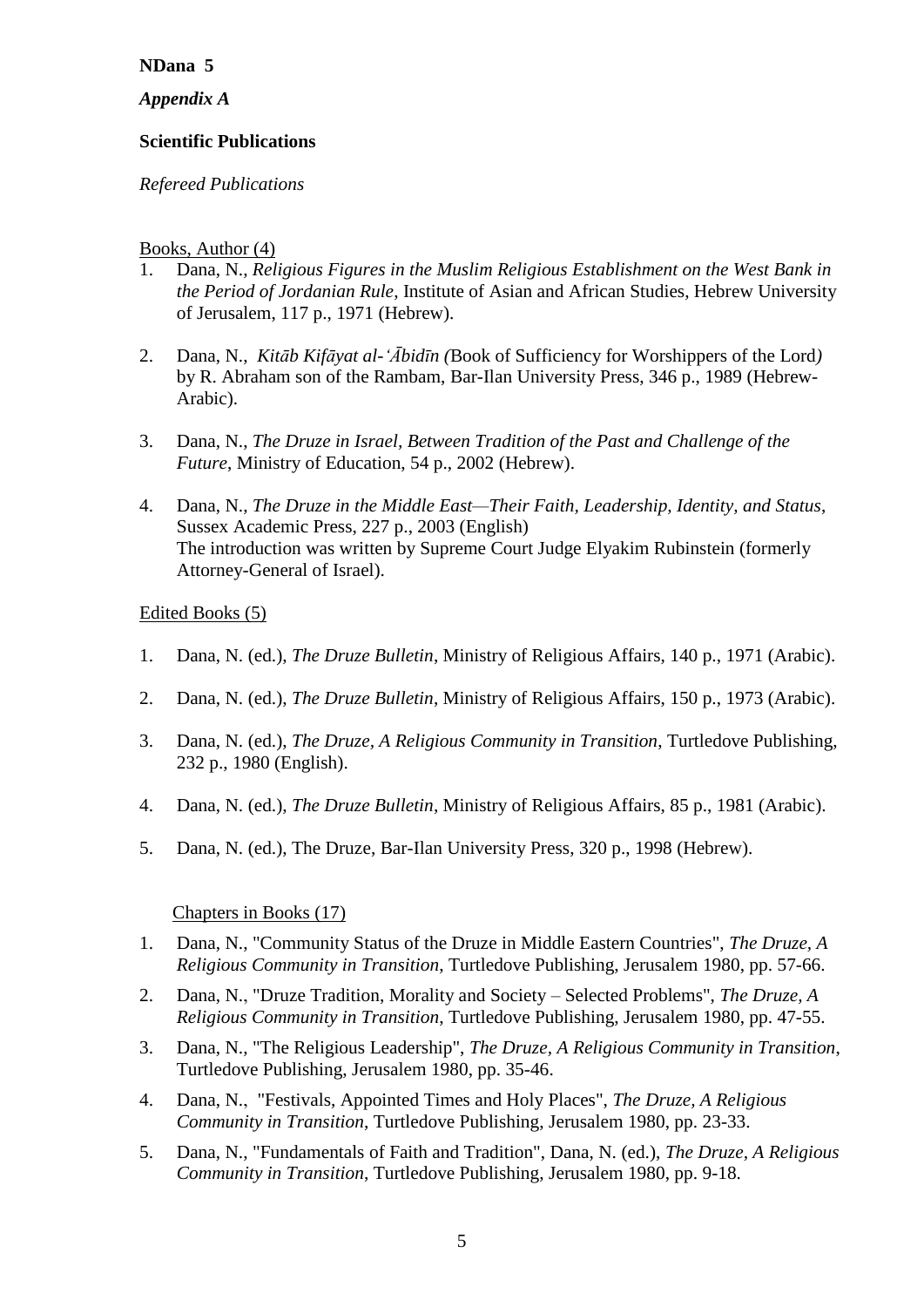- 6. Dana, N., "Legislation about Druze in Middle Eastern Countries", Dana, N. (ed.), *The Druze*, Bar-Ilan University Press , 1998, pp. 278-294.
- 7. Dana, N. and Layish, A., "The Laws Concerning Personal Status of the Druze Community in Israel", Dana, N. (ed.), *The Druze*, Bar-Ilan University Press , 1998, pp. 225-277.
- 8. Dana, N., "The Druze Community and its Organization", Dana, N. (ed.), *The Druze*, Bar-Ilan University Press , 1998, pp. 159-169.
- 9. Dana, N., "The Religious Leadership of the Druze in Middle East", Dana, N. (ed.), *The Druze*, Bar-Ilan University Press , 1998, pp. 143-158.
- 10. Dana, N., "The Life Cycle and the Social Order", Dana, N. (ed.), *The Druze*, Bar-Ilan University Press , 1998, pp. 123-130.
- 11. Dana, N., "Strayers and those who return back to their original community", Dana, N. (ed.), *The Druze*, Bar-Ilan University Press , 1998, pp. 91-108.
- 12. Dana, N., "Holidays, Festivals and Holy Places", Dana, N. (ed.), *The Druze*, Bar-Ilan University Press , 1998, pp. 75-89.
- 13. Dana, N., "The Monotheistic Religions as seen by the Druze Religion", Dana, N. (ed.), *The Druze*, Bar-Ilan University Press , 1998, pp. 49-61.
- 14. Dana, N., "The Druze Religion: Theory and Practice", Dana, N. (ed.), *The Druze*, Bar-Ilan University Press , 1998, pp. 37-47.
- 15. Dana, N., "A Review of the Druze History during their Thousand Years", Dana, N. (ed.), *The Druze*, Bar-Ilan University Press , 1998, pp. 13-25.
- 16. Dana, N. and Falah, S., "Communal Organization [of the Druze] in Lebanon, Syria, and Israel," 12 p., in S. Falah (ed.), *The Druze in the Middle East*, Ministry of Defense Publishing House, 2000 (Hebrew).
- 17. Dana, N., "The Correlation between Personal Spiritual and Rhytm", *Nashīd al-Istinh*ā*d* (the [Shī 'ī] Revival Poetry), Bayt al-'ilm lil-nābihin, Hussaini-Encyclopedia, pp. 41-50, Beirut 2007 (Arabic).

#### *Articles in Periodicals* (5)

- 1. Dana, N., "Jerusalem and the Temple Mount in the Thinking of the Our'an Exegete Ismā'īl ibn Kathīr," in Baruch, E. and Faust, A., (eds.), *New Studies of Jerusalem*, vol. 8, 2002, Bar-Ilan University, pp.141-151, (Hebrew).
- 2. Dana, N., "The Bitter epic of the Jews of the Qurayza Tribe," pp. 88-99 in Bartana, O. (ed.), *Moreshet Israel*, vol. 1, November 2004, Academic College of Judea and Samaria, pp.88-99, (Hebrew).
- 3. Dana, N., "Guide us to the Straight Path" (Qur'an chapter 1, verse 7) , *Journal of Teachers of Arabic and Islam,* Jerusalem, 2008 , pp. 92-103.
- 4. Dana, N., "The Prophet Mohammad's Night Ascent To Heaven according to Qur'an and other Islamic Sources", *New Studies on Jerusalem,* vol. 14, pp. 249-262, Bar- Ilan University, Ramat-Gan, 2008.
- 5. Dana, N. and A. Bar-Nitsan, "Conversion to Islam by Jewish Women in Israel: Legal and Religious Aspects" in Bartana, O. (ed.), *Moreshet Israel*, Ariel University Center of Samaria, Vol. 6, May 2009, 206-219 (Hebrew).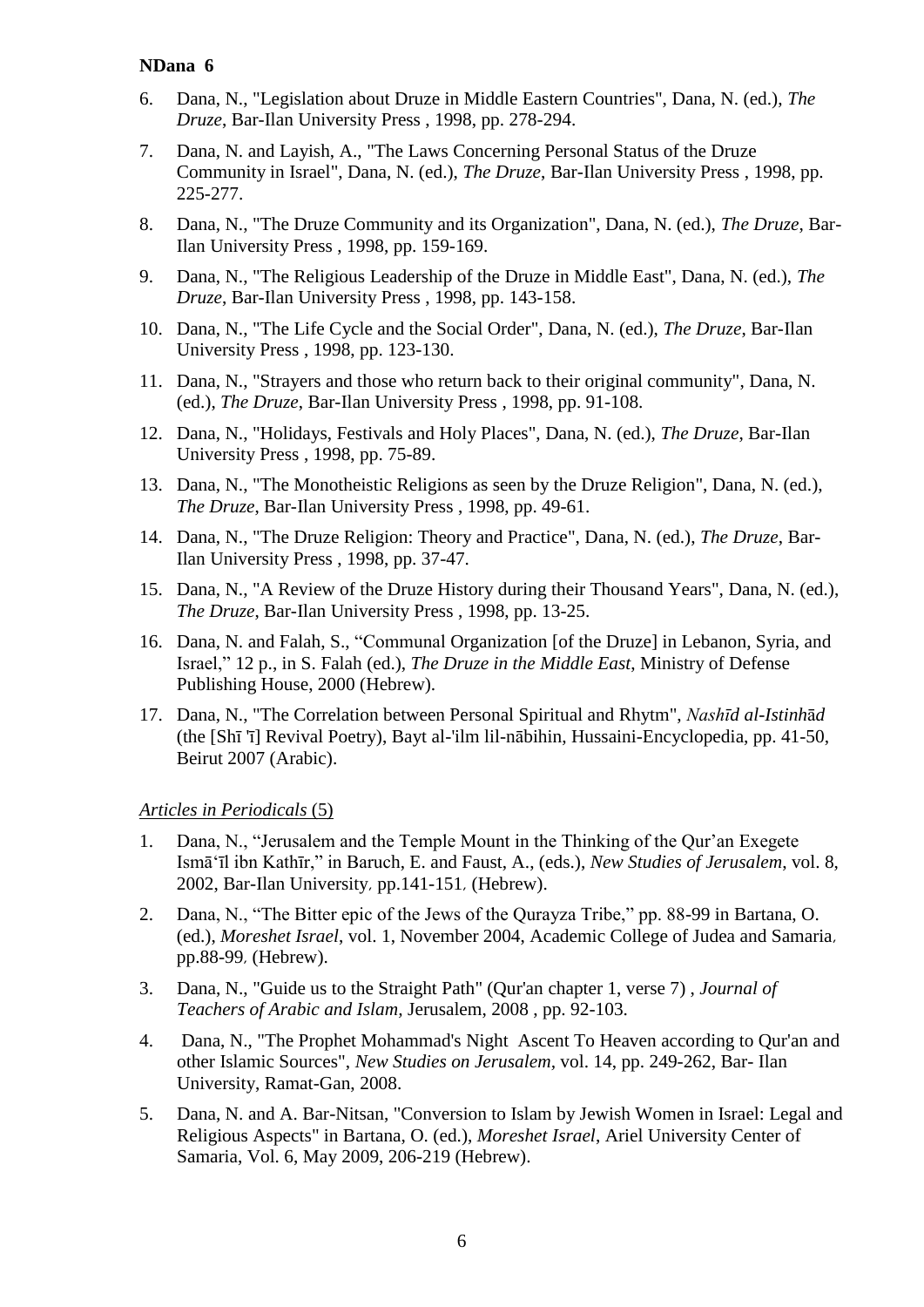Accepted for Publication (6)

- 1. Dana, N., "Religious Communities in the Galilee: Islam, Druze, Maronites", *From Sea to Sea*.
- 2. Dana, N., "The Druze Community and the Security of Israel", *Sixty Years of the Security of the State of Israel., Bar Ilan University Press (Hebrew).*
- 3. Dana, N., "The Sanctity of Jerusalem according to the Qur'an, *Jerusalem & Eretz-Israel*, Ingbord Remert Center for Jerusalem Studies, Bar-Ilan University (Hebrew).
- 4. Dana, N., "[God] transfigured them to Monkies and Pigs" (Qur'an, 5:60), *Journal of Teachers of Arabic and Islam*, Jerusalem (Hebrew).
- 5. Dana, N., "Druze Identity, Religion, Tradition and Apostasy", *Sha'anan* Academic Religious Teachers College, Haifa (English).

# *Papers Presented at Scientific Conference* (32)

- 1. 1990 "The Attitude of the Druze Faith to Someone of Another Religion," The Status of *Someone of Another Religion in Religious Law,* Tel-Aviv University.
- 2. 1994 "The Sanctification of Jerusalem and the Land of Israel in Islam," *From the World of Islam to the Crusader Kingdom,* Yad Yitzhak Ben-Zvi Foundation*.*
- 3. 1994 "Religious Conversions of Druze as an Expression of Identity Crisis," The Druze *— Past, Present, Future*, University of Haifa.
- 4. 1995 "The Background of the Creation of the Druze Faith," The Human Mosaic of the *Land of Israel,* Yad Yitzhak Ben-Zvi Foundation.
- 5. 1997 "The Legal Background to the Struggle for Druze Communal Leadership," *Community Organization and Spiritual Leadership Among the Druze,* University of Haifa.
- 6. 2000 "Muslim Mysticism and Its Effect on the Jewish World—R. Abraham son of the Rambam (Maimonides). As an Exemplary Figure," *Between Contact and Friction: Jews and Muslims,* Yad Yizhak Ben-Zvi Foundation.
- 7. 2000 "Holy Places for the Druze in the Galilee in the Middle Ages," Bar-Ilan University.
- 8. December 2002 "The Land of Israel, Jerusalem, and the Temple Mount in the Thinking of Ismā‗īl bin Kathīr, Commentator on the Qur'an,‖ *New Studies of Jerusalem,* Ingeborg Rennert Center.
- 9. December 2003 "Social Change Processes in the Druze Community as a Background to Municipal Elections," *The Municipal Elections and Local Government in the Arab and Druze Settlements,* Tel-Aviv University.
- 10. January 2004 "The Affinity of the Temple Mount to the People of Israel According to Islam," Israeli Rabbinical Convention, Dead Sea.
- 11. March 2004 "The Mental-Psychological Profile of the Muslim Suicide Bomber", *Psychological Healing as Reflected in Cultures, Faiths, and Religions,* Conference of Managers of Educational-Psychological Services, Kibbutz Lavee.
- 12. May 2004 "The Samaritan Community: Between Tradition of the Past and Challenge of the Future", Academic College of Judea and Samaria in Ariel
- 13. July 2004 "Social Change Processes in the Druze Community Background to the Municipal Elections", Tel-Aviv University.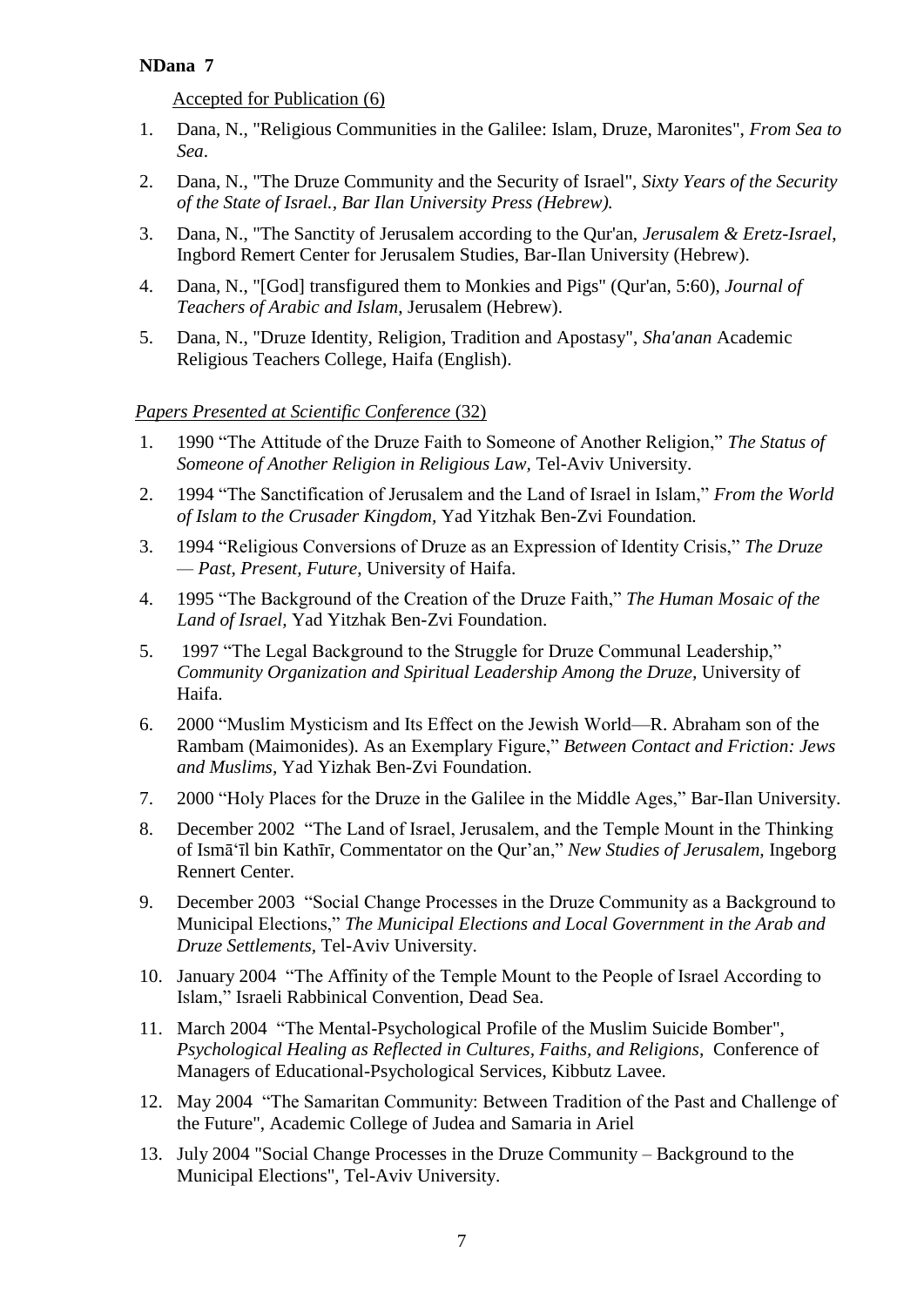- 14. July 2004 "The Samaritans: An Ancient Religious Community in the Test of Modernity,‖ *Sixth World International Conference on the Study of the Samaritans*, University of Haifa.
- 15. August 2004 "Islam and Terror", Fourth Annual International Conference on Global Terrorism, Interdisciplinary Center, Herzliya.
- 16. December 2004 "The Borders of Eretz-Israel according to the Our'an and Classic Islamic Literature," Israel Geographical Association Conference, University of Haifa.
- 17. Jan. 2005 "Revealed and Concealed among the Druzes," Yad Yizhak Ben Zvi, Ra'nana.
- 18. Mar. 2005 "Streams in the Islamic World," Jerusalem Conference, Hiatt, Jerusalem.
- 19. Sept. 2005 "The Druze Community Identity and Religion," University of Utah, Salt Lake City, USA. (Because of illness, I was unable to participate personally at the conference. Therefore, I asked that a version of the presentation be distributed among the participants).
- 20. Sept. 2005 "Elijah, Prophet of Religions," Crown Plaza, Jerusalem.
- 21. Feb. 2006 "The Islamic Calendar and its Holidays," Yad Yizhak Ben- Zvi, Jerusalem.
- 22. May 2006 "Jerusalem between Controversy and Agreement," Hiatt (under the auspices of Bar Ilan University), Jerusalem.
- 23. May 2006 "What the Qur'an says about Israel and Jerusalem," Psalm Conference, Academic College of Judea and Samaria.
- 24. Nov. 2006 "The Division between the Sunnis and the Shi'its, in Islam" Technion Institute, Haifa.
- 25. May 2007 "The Jewish People and its Affinity to the Promised Land according to the Qur'an and its Exegeses", Bar-Ilan University.
- 26. July 2007 "The Arab Reaction to the Balfour Declaration" Bar-Ilan University
- 27. Dec. 2008 "The Prophet Mohammad's Night Ascent to Heaven", A Review of the passage in the Qur'an and other Islamic Sources, Bar Ilan University.
- 28. July 2009 "The Connection between the People of Israel and the Land (Eretz)of Israel according to Spanish Moslem Commentators of the Qur'an", International Convention on the Subject of the Heritage of Spanish Jewry in Morocco, Bar Ilan University, Madrid, Spain.
- 29. July 2009 Chair, Session on the Subject of History and Literature, International Convention on the Subject of the Heritage of Spanish Jewry in Morocco, Bar Ilan University, Arfud, Morocco.
- 30. June 2009 "The Samaritan (S'amiri) and the Golden Calf", the 19th Convention of Judea and Samaria researches, Ariel University Center of Samaria.
- 31. July 2009 "The Wars of Mohammad as a Model for Arab Wars against Israel", Interdisciplinary Conference, War and Peace in Jewish Tradition, Beit Morasha of Jerusalem and Ariel University Center of Samaria, Jerusalem.
- 32. August 2009 "The Boundary of Eretz-Israel according to the Qur'an and its Commentators", The Fifteenth World Congress of Jewish Studies, the Hebrew University, Jerusalem.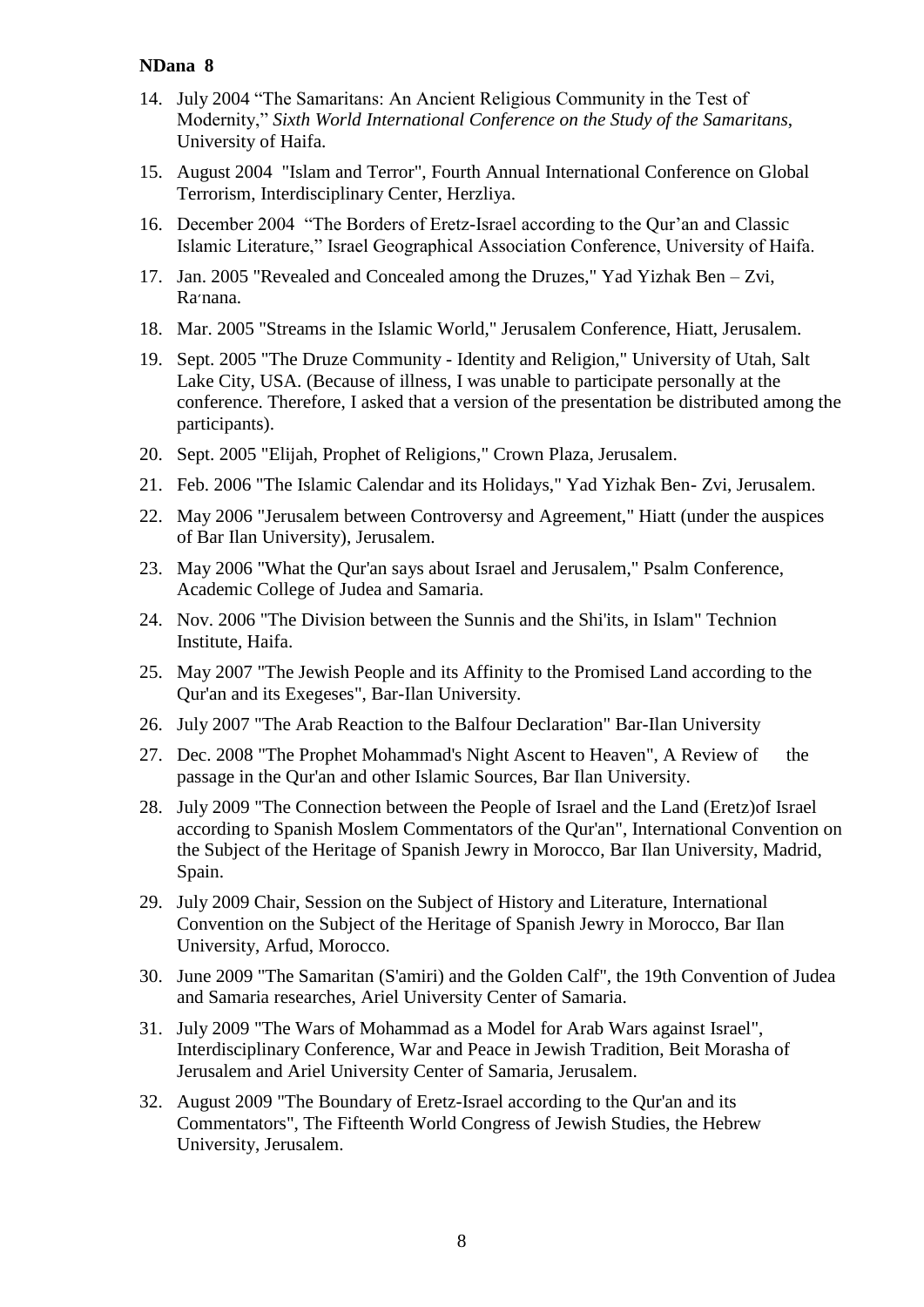### *Appendix B*

### **Academic Profile**

1. *Academic Research Activity*

## *A . Kitāb Kifāyat al-Ābidīn*

*The Book of Sufficiency for Worshippers of the Lord* (Bar-Ilan University Press, 1989, 346 pp.).

R. Abraham, son of the Rambam (Maimonides 1186-1237), served as "Commissioner" of Egyptian Jewry. In this book, which is his most important work and which was written in Arabic with Hebrew letters, the Rambam's son constructed an original halakhicphilosophical system in which there were halakhic emendations; these were interpreted by his opponents as a desire to introduce changes (*bid'a*) in Judaism. They are included in his book, which I *published in its entirety for the first time*; my edition also contains linguistic-halakhic-historical introductions and Jewish and Islamic source citations.

An expression of the importance of my study of R. Abraham, son of the Rambam, came in a letter of 28.1.88 from Prof. Shalom Albeck, chairman of the Book Committee of Bar-Ilan University Press to Prof. Barzilai of the American Academy of Judaic Sciences, which read in part as follows:

―It is my honor to confirm that the Academic Book Committee has approved publication of this important manuscript by Bar-Ilan University Press on the basis of an opinion of a well-known expert on the subject (who has conveyed to us a personal, confidential opinion, and therefore we are not permitted to disclose his name). Among other things, he wrote this in his review:

*The most important of the philosophical compositions written by Jews in Arabic have already earned reasonable results. From this point of view, the second volume of the above-mentioned composition of R. Abraham is unusual, and we should be congratulated that now there is a chance that readers will continue to peruse this important book. The work of the editor has been done with diligence and precision, making use of sources and studies that may clarify the text. It is satisfying from all aspects. In the introduction, which is of great interest, the editor clearly and convincingly shows, among other things, the special status of the philosophy of R. Abraham in the history of Jewish thought and tradition. … I very heartily recommend the publication of the book."*

#### B. *The Druze* (Bar-Ilan University Press, 1998, 320 pp., Hebrew).

Included in this book are *10 studies that I wrote*. These studies deal principally with an analysis of Druze social issues, such as the social regime, life cycle of the individual, status of the woman, marriage processes, mixed marriages, the Druze leadership, and current social issues. *This is the most comprehensive book in the area of Druze society that has been written up to now.*

C. *The Druze in the Middle East—Their Faith, Leadership, Identity and Status* (Sussex Academic Press, Brighton, England, 2003, 227 pp.) This is my most recent book on the Druze; it *contains 13 studies of this community*, *most of them new*. The book presents the following: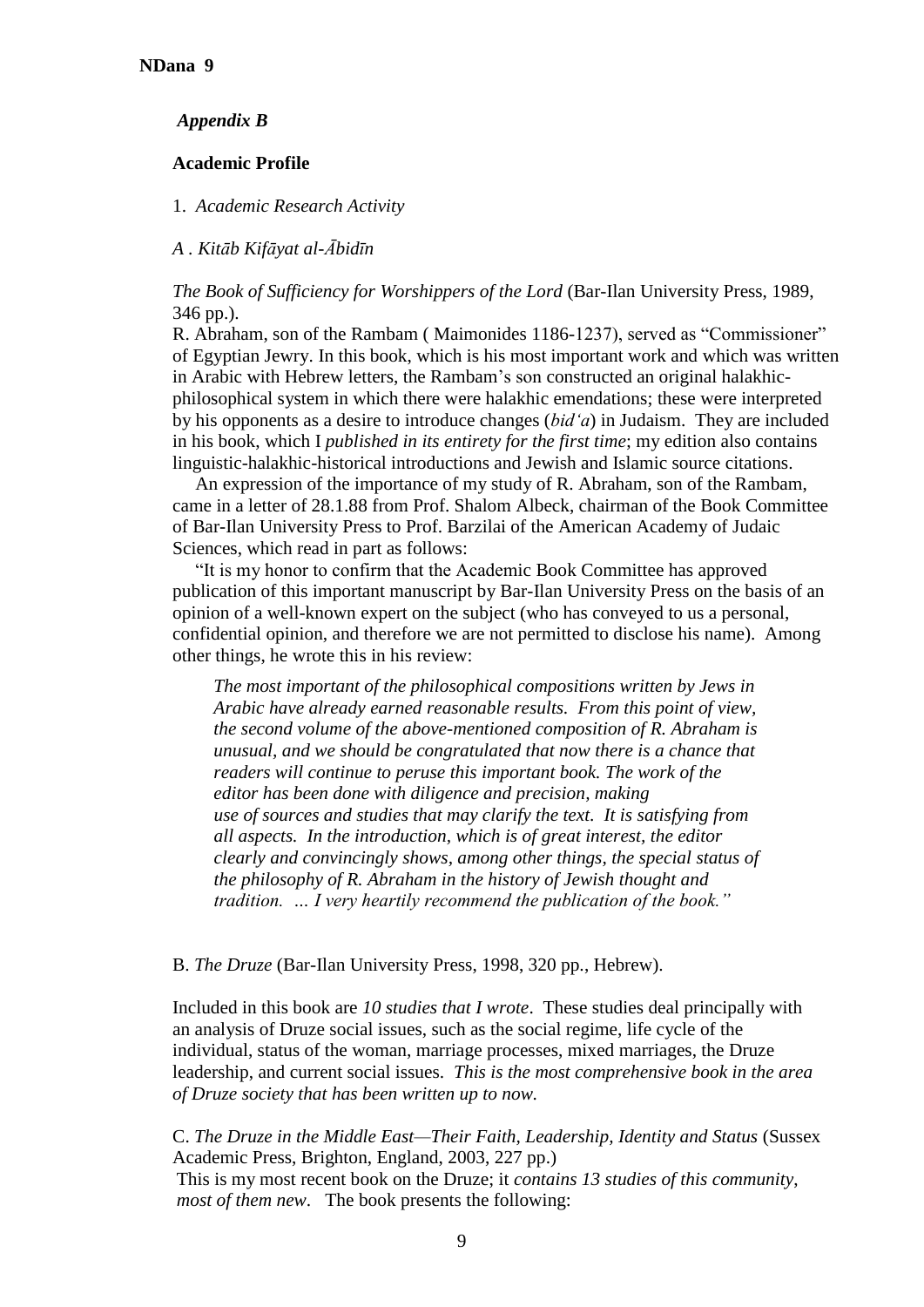- 1) A comprehensive historical survey of the Druze.
- 2) An analysis of the relationship of the Druze faith toward non-Druze.
- 3) A comprehensive survey of the Druze religion, including selected texts from their original holy books. As far as I know, *this is the first time that religious Druze texts have been published in a research context.*
- 4) A survey of the laws of personal status, both in theory and practice, in Druze communities in the Middle East, with a comparison of these laws in Judaism and Islam.

#### 2. *El'ad Publications*

From 1974-1976, I was in the United States to pursue doctoral studies and, with their conclusion, I returned to Israel and to government service. After several years, I was appointed head of the Religious Communities Division, in the framework of which religious matters dealing with all the religious communities in Israel were concentrated; these communities included Karaites, Samaritans, Falashmuras, Muslims, Christians, Druze, Bahais, Circassians, Ahmadis, Alawites, and others. In addition to handling institutional matters, I started to edit a monthly publication, under the name *El'ad*, containing important research information about religious ethnic communities; research attention was also paid to urgent contemporary religious issues, such as the Temple Mount, the Vatican, Hamas, suicide in Islam, holy sites, religious ceremonies, inter-faith friction, and the like. These publications got a very positive response from a broad spectrum, examples of which follow:

―As a researcher who deals with the study of terror and subjects that are relevant to terror and to coping with this phenomenon, I have great professional interest in the monthly El'ad publications. I want to thank you and those who are involved in the work of issuing these sheets, which shed light on important subjects…"

--Dr. Boaz Ganor, International Center for a Policy Against Terror (22.5.1997)

―As someone who is familiar with various types of material and information on the subjects that the publication deals with, it is important to state that the information that is conveyed in the El'ad publications is at times not less important or original and professional than the publications of professional research and evaluation bodies that employ a large staff of tens of experts for this purpose."

--Brig. Gen. Yigal Pressler, Adviser to the Government on the War Against Terror (5.11.1996)

"As you have seen and know, we [in the top ranks of the security systems] are not a simple band of fellows. We are also smart, we are all knowledgeable, and it is difficult to surprise us with new information. And yet, you have succeeded in winning us over, both in the enrichment of our knowledge and in the way you have done so, when you explained what required explanation."

--Meir Amit, former head of the Mossad (14.4.1997)

―Allow me to express my appreciation to you and your operation as I have come to know it over the years."

--from a letter sent by Avi Dichter, head of the Shabak [General Security Service] (28.2.1995)

―We find great interest in the subject of religious communities in Israel….At this opportunity, I also want to congratulate your initiative in institutionalizing the connection between the Ministry of Religious Affairs and the Ministry of Foreign Affairs through the on-going distribution of El'ad publications."

--Uri Savir, former director-general of the Foreign Ministry (24.1.1994)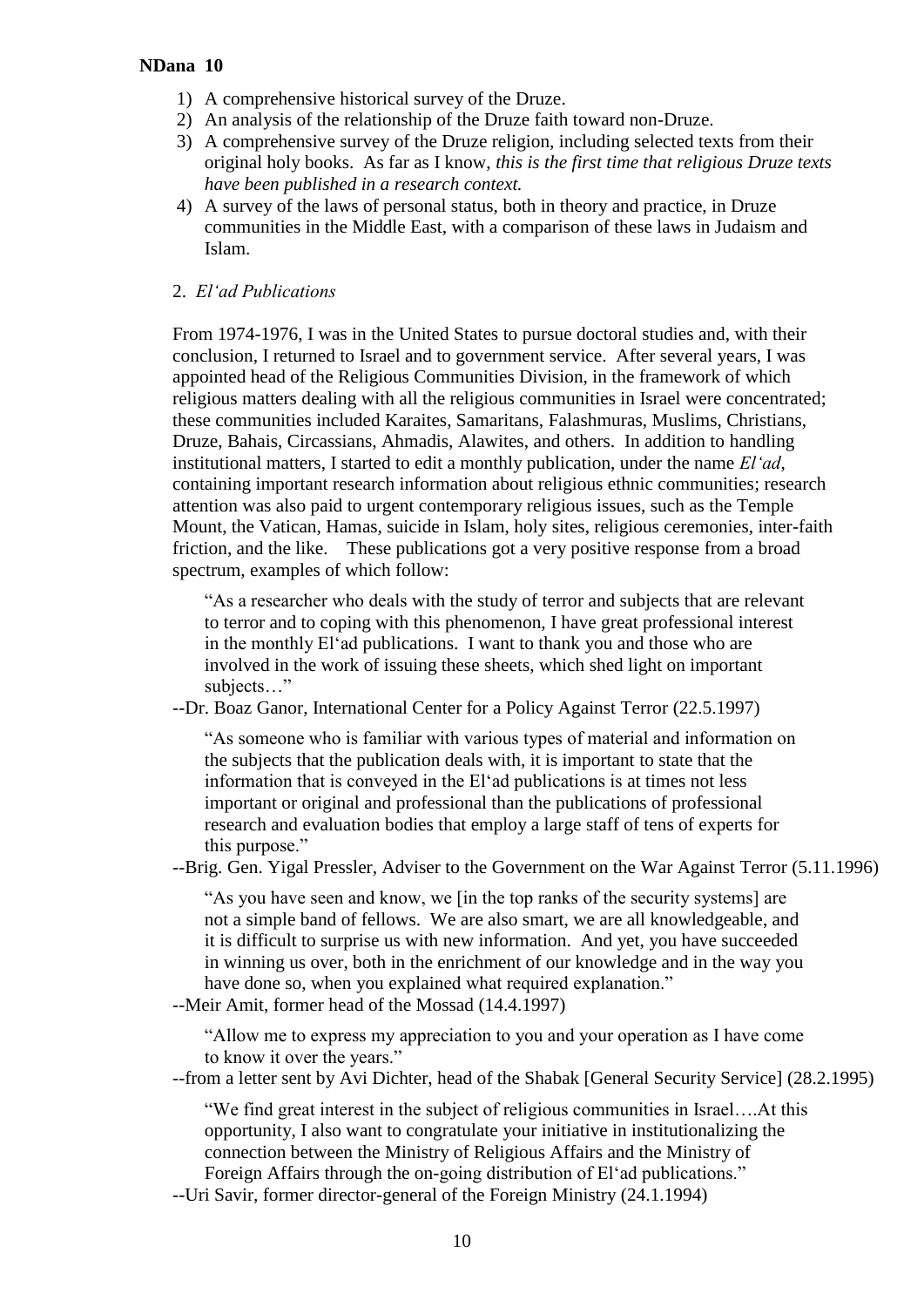#### 3. *Muslim Religious Figures in Judea and Samaria*

In the wake of the Six Day War (1967), the road was opened to Israelis to become familiar at first hand and up close with the Muslim religious establishment of an Islamic-Arab country; namely, the hundreds of Muslim clergy in Judea and Samaria. At the request of the Hebrew University, I researched this subject, which had decisive influence on the religious-political-security level. My study was based on a very rich body of material selected from written sources and from personal conversations with senior Palestinian and Jordanian figures; the work (117 pp.) was published under the title, *Religious Figures in the Muslim Religious Establishment on the West Bank in the Period of Jordanian Rule*, *1948-1967*.

#### 4. *The Druze Heritage*

In 1963, with the conclusion of my studies for the B.A. and M.A. degrees at the Hebrew University of Jerusalem, I was accepted into government service and put in charge of the Druze religious community in Israel. Along with ongoing institutional activity, I researched the heritage of this community against the background of the fact that the Druze religion is esoteric and, in consequence, most its members are prevented from knowing this heritage. Because of the exposure of the youth of this community to ―foreign winds", there existed a serious worry arose as to the continuity of the spiritual existence of the Druze community; therefore, with the assent of the spiritual leaders of the community, I cultivated its youth in the study and research of their heritage. Toward this end, I edited three anthologies, each of which gathered together tens of studies and articles; these were published in 1971 (140 pages), 1973 (150 pages), and 1981 (85 pages).This in effect was the first project of its kind in the Druze world, and it served as an example for the large Druze centers in Syria and Lebanon, where the process of religious and social assimilation was accelerated. In addition to this activity, I published my first book (in 1974), *The Druze—Community and Tradition*, which contained for the first time details set in order about the history of the Druze, their social status, the principles of their faith, and more. A chapter was devoted to the law of personal status, which I translated from the Arabic original in its entirety into Hebrew, along with comments and clarifications. The book gained wide circulation, which encouraged me to publish an (expanded) English translation (1980), under the title, *The Druze, A Religious Community in Transition*

#### 5. *Teaching and Guidance*

During the last twenty years of the course, I have served as a part-time lecturer at the Department of Land of Israel Studies at Bar-Ilan University and, more recently, at the University of Haifa. For the past ten years, I have been a full-time faculty member at the Academic College of Judea and Samaria, where I serve as coordinator of Land of Israel Studies.

At all of these three institutions, the students have evaluated me as an outstanding lecturer. (These evaluations are all on record.)

It should also be noted that I have advised three graduate students at Bar-Ilan University, two to a Master's thesis and one to doctoral candidate.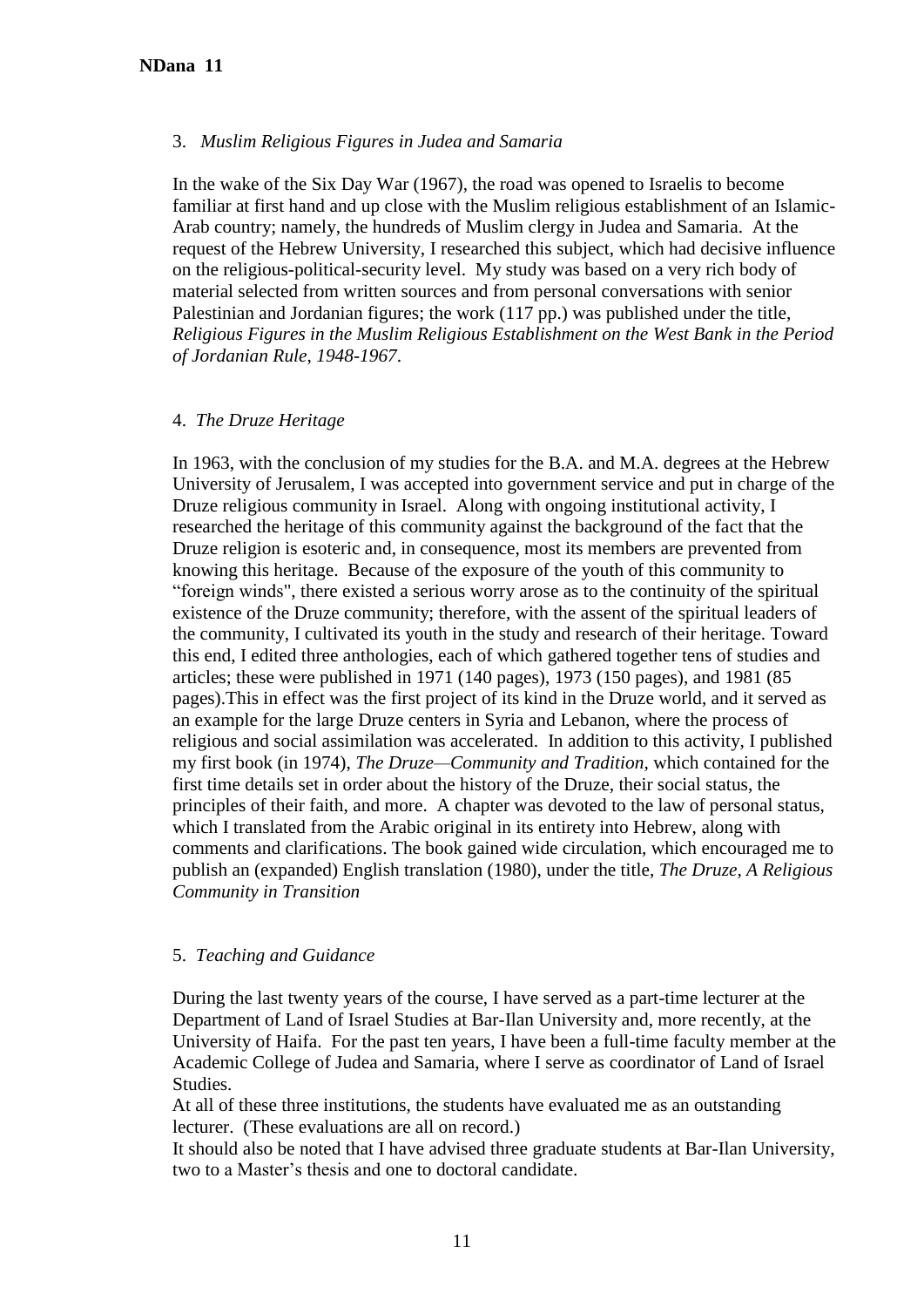### 6. *Current Academic Activity: The Qur'an and the Religious Heritage of Israel*

A few years ago I started a comprehensive study that examines the reflection of Israel, its religious heritage and affinity to the Holy Land, in the Qur'an and classic Islamic literature. The aim of the research is to collect, whatever was written in the Qur'an, by its exegetes, and in the oral law of Islam about the people of Israel, its land and its Torah in order to draw a comprehensive picture of the opinion of Islam and its sects toward this issue throughout the generations. Up to now, we have found more than 120 collections of Qur'anic exegetes who have lived during the 1400-years of existence of Islam. The research will similarly relate to scores of other Islamic sources that can contribute to clarifying this important, central issue between Israel and Islam.

The time period estimated for completing this study is by the end of 2010.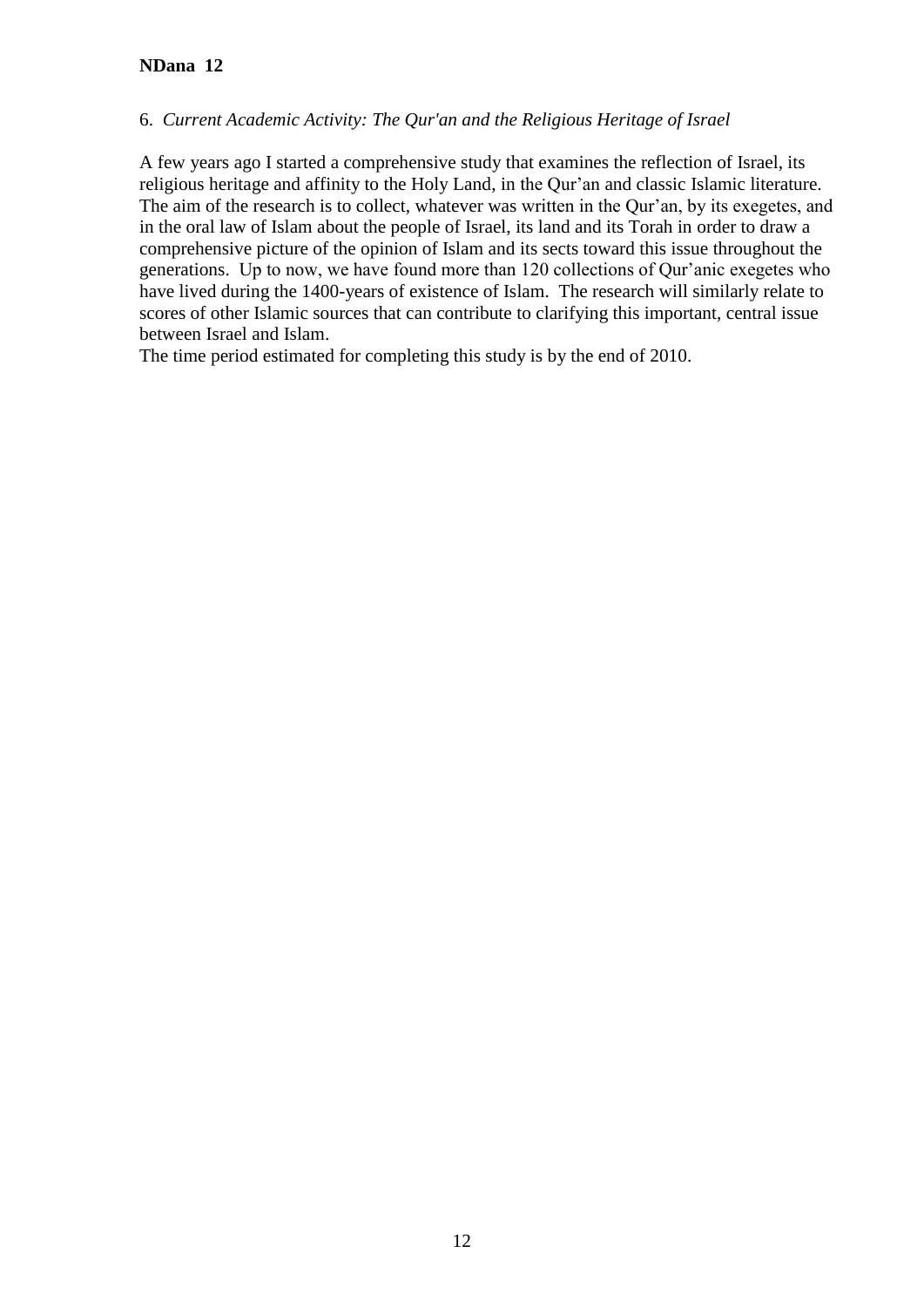# *Appendix C* **Dr. Nissim Dana: Quotations and References (Partial List)**

1. *Akdamot* **)אקדמות),** A Journal of Jewish Thought: Ariad Stulman: "Outlines of Maimonides' Theory of Payer", (p. 55-64), Beit Morasha of Jerusalem, Av-Elul 5757 (1996-1997):

| <i><u>JIJI (1770 1771).</u></i> |       |
|---------------------------------|-------|
| <u>Page</u>                     | Note  |
| 56                              | x     |
| 62                              | 28-29 |
| 63                              | 32    |

2. *Pe'amim* **)פעמים),** Studies in Oriental Jewry: Ya'akov Blidstein: "The Congregation and Public Prayer in the Writings of Rabbi Abraham, the Son of Maimonides", 78, Winter 1999 (p.148-163):

| <u>Page</u> | Note             |
|-------------|------------------|
| 148         | 1                |
| 149         | 2, 3(2)          |
| 150         | 4, 5, 6, 7, 8, 9 |
| 151         | 10, 12           |
| 152         | 15, 18           |
| 153         | 21, 22, 23, 24   |
| 154         | 25, 27           |
| 155         | 29               |
| 156         | 33               |
| 157         | 34, 36           |
| 158         | 40, 42           |
| 159         | 44               |
| 160         | 46, 48           |
| 161         | 51, 53, 54       |
| 163         | (2)              |
|             |                  |

3. *Pe'amim* (פעמים), "A Bitter Protest about Elimination of Piyyutim from the Service – A Request to Appeal to the Sultan", Morderchai Friedman, 78, Winter 1999 (p. 128- 147):

| <u>Page</u> | Note   |
|-------------|--------|
| 130         | 9      |
| 132         | 12, 13 |
| 135         | 20, 22 |
| 140         | 57     |
| 146         |        |
|             |        |

4. *Akdamot* **)אקדמות),** Maimon Dov, "Rabbinical Judaism and Islamic Mysticism: The Limits of a Relationship. Part Two: Rabbi Abraham Maimonides and Hassedei Mitsrayim", v. 8, December 1999 (p. 43-72):

| <u>Page</u> | Note   |
|-------------|--------|
| 45          | 10, 12 |
| 54          | 45, 48 |
| 55          | 50     |
| 58          | 60     |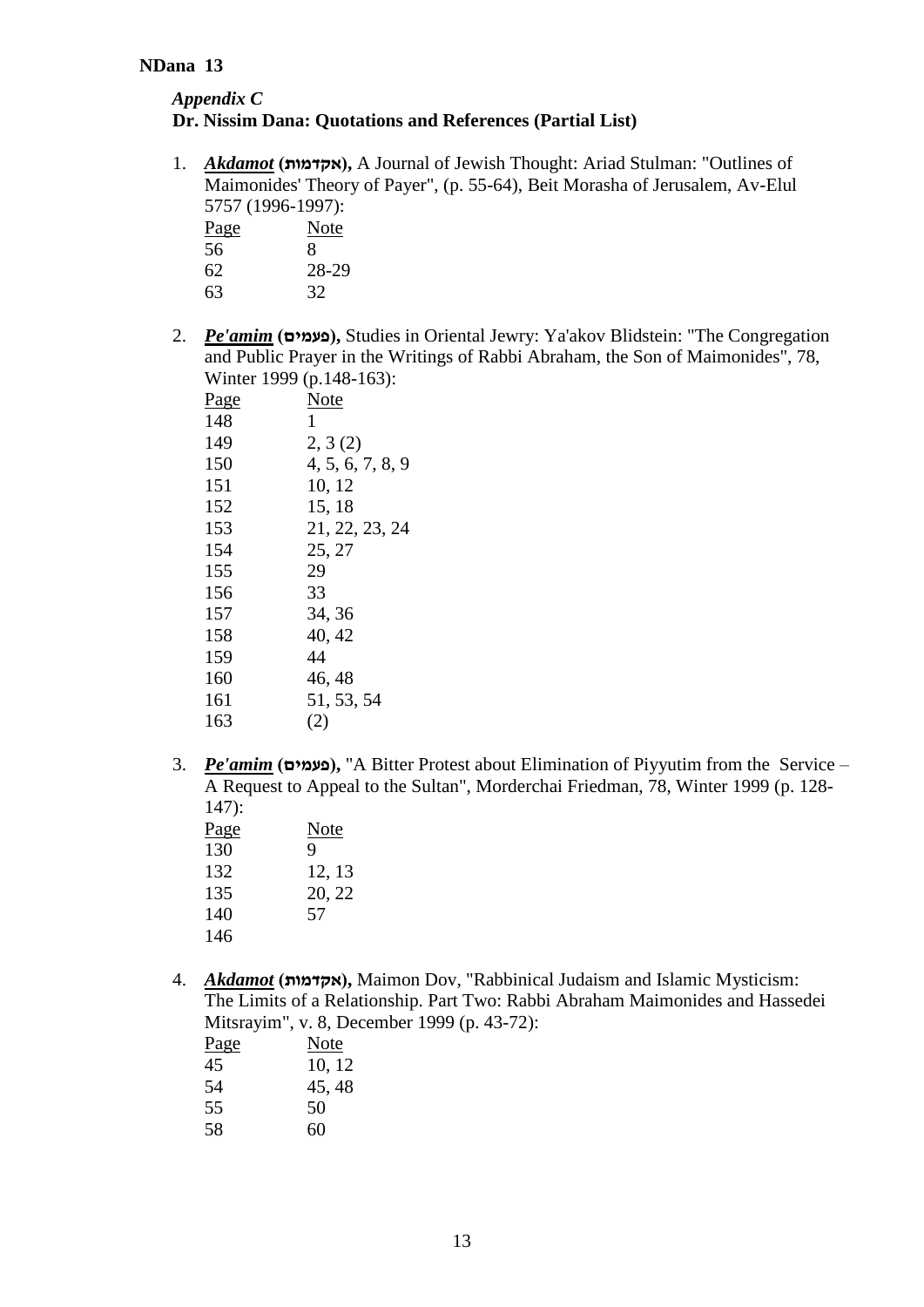5. *Sinai* **)סיני),** Ma'amarim wu-Mehkarim Be-Torah wu-bemadda'eh Ha-yyahadout, Yehezkel David: "A new Fragment from the Book Ha-maspik Le-Ovdeh Ha-Shem of R. Abraham son of Rambam, v. 132 (p. 3-38):

| <u>Page</u> | Note           |
|-------------|----------------|
| 4           | 8, 10          |
| 5           | 12, 18         |
| 7           | 24, 26, 29, 31 |
| 8           | 34             |
| 22          | 46             |
| 25          | 65,66          |
| 37          |                |
|             |                |

- 6. *Da'at* **)דעת),** Yosef Yinon, A (new) Fragments from the lost part of Ha-maspik Le-Ovdeh Ha-Shem, v. 50-52, 2002-2003 (p. 107-119):  $\frac{\text{Page}}{107}$  Note 107
- 7. *Ma'aliyot* **)מעליות),** Sabbato Nissim, A New Fragment from the Book Ha-Maspik Le-Ovdeh Ha-Shem of r. Abraham son of Rambam, Ma 'aleh Adummim, 2004-2005 (p. 22- 36):

Page Note 22

8. Zeini, Eliyahu, *Jewish Ethics in Contrast to Christian Ethics*, Or vi-Yeshu'ah (2007): Page Note 252 5 271 1, 2

275 18 287

- .9 "עם ישראל וארץ ישראל בפירושו של רבי אברהם בן הרמבם לתורה", הרב כרמיאל כהן, ישיבת ברכת משה, מעלה אדומים, עמוד ,2 הערה 6.
- 10. "הישיבה והאקדמיה בההדרת משנה תורה לרמב"ם", מהדורת אור וישועה, תשכ"ו, עמ' ,3 הערה 13.
- .11 "התבודדות לפי ר' אברהם בן הרמב"ם", כנס בינלאומי בנושא: הרמב"ם במיסטיקה היהודית ניירו תיאולוגיה ודבקות מיסטית לפי הרמב"ם, אוניברסיטת בר אילן, 8 ביוני ,2004 עמ' 16.
- 12. "הוצאת ספר תורה לצורך מניין זמני", דוד וקסלר, אוניברסיטת בר-אילן, שנה בשנה, תשס"ג, הערה 7.
	- 13. תרבות וחברה בתולדות ישראל בימי הביניים בונפיל", ראובן ואחרים, ערכו מרכז שזר, 22.8.05.
		- 14. "לך ד' הגדולה וכו': מהודיה נסיבתית להמנון קוסמי", אהרן מונדשטיין, המחלקה לתנ"ך, אוניברסיטת בר-אילן, ,2006 עמ' ,62 הערה 42.
	- .15 מכון הלכה ברורה ובירור הלכה, מפתח לפירושים על משנה תורה לרמב"ם. המפתח מסודר בסדר א"ב. ההתייחסות לספרי מופיעה בכותרת "המספיק לעובדי השם, מהדורת דנה".
- .16 "המראה והדיבור עיון בטבעה של החוויה ובמסתורין היהודי", מקורות ומחקרים בספרות הקבלה, בעריכת דניאל אברמס, ספר תשיעי.
- 17. מבוא לערבית-יהודית: עיונים לשוניים, צורניים, ספרותיים ותרבותיים, נחם אילן, מקור ביבליוגרפי מס' 4.
	- .18 "תשובה בעניין חזרת הש"ץ", תשובות ועד ההלכה, כרך ה', סעיף ב' 2.
- .19 "איסור תחומין ברמב"ם" שמרנות הלכתית כפי שבאה לידי ביטוי בדינמיות פנימית", דרור פיקסלר, עמ' ,1 הערה 5.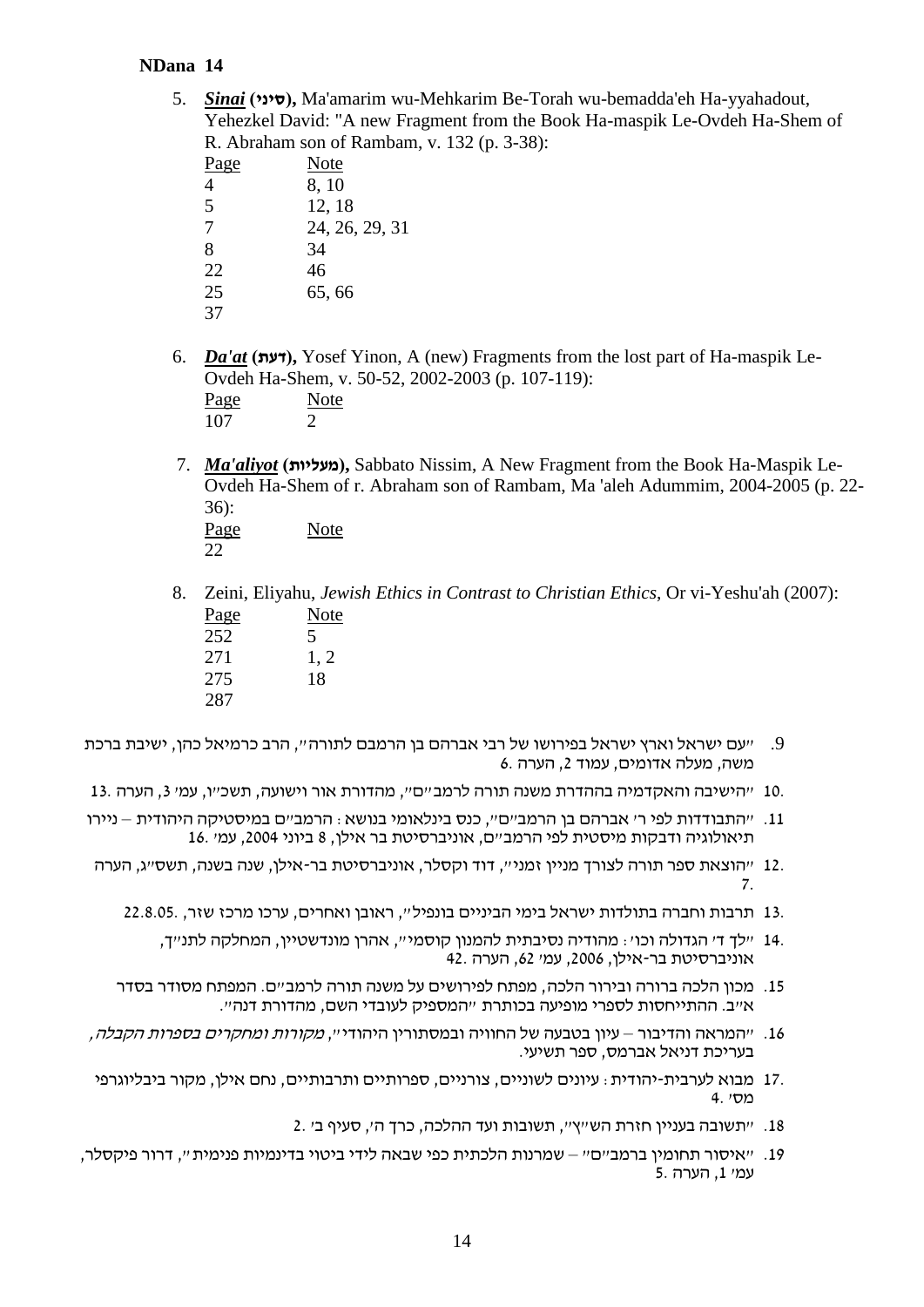Fentom, P.B., "Dana's Edition of Abraham Maimuni's", The *J.Q.R*., vol. 82, Nos. 1-2 .20 (1991), pp. 194-206.

Frank, D., *Journal of Jewish Studies*, Vol. 40 (1989), pp. 253-258. .21

#### 22. *Marriage Divorce and Succession in the Druze*

| Aharon Layish, E.J. Brill-Leiden, 1982: |                                        |  |
|-----------------------------------------|----------------------------------------|--|
| <u>Page</u>                             | Note                                   |  |
| 392                                     | 24, 28, 30, 33                         |  |
| 393                                     | 40, 41, 44, 47, 49, 50, 53, 59, 60, 67 |  |
| 394                                     | 72, 77                                 |  |
| 395                                     | 9                                      |  |
| 396                                     | 46                                     |  |
| 401                                     | 88                                     |  |
| 407                                     | 29                                     |  |
| 415                                     | 296, 298                               |  |
| 426                                     | 108                                    |  |
| 429                                     | 238, 240, 243                          |  |
| 434                                     | 376                                    |  |
| 437                                     |                                        |  |
| 438                                     |                                        |  |
| 440(2)                                  |                                        |  |

23. *Copper Plate: Israeli Policy towards the Druze 1948-1967* Shimon Avivi, Yad Ben-Zvi, Jerusalem 2007:

| Note           |
|----------------|
| $\overline{2}$ |
| 5, 9           |
| 12, 14, 15     |
| 1              |
| 5              |
| 15             |
| 1              |
| 6              |
| 3              |
|                |
|                |

- 24. *MESA Bulletin*, 38/2 (2004), pp. 237-239.
- 25. *Wikipedia*, the free Encyclopedia: Druze (References Nr. 2, 12).
- 26. Stendel, O., *The Arabs in Israel between Hammer and Anvil*, Jerusalem 1992, p. 441, notes 86, 87 (3), 98.
- 27. Falah, S., *The Druze in the Middle East*, Jerusalem 2000, pp. 19, Note 1.
- 28. Adherents. Com, …Druze: Sources Nr. 6, 20 (1980).
- 29. Greif, A., *Druze and Jews*", A Political and Cultural History, Spring 2005, p. 1.
- 30. Weiner-Levy, N., "The Flagbearers: Israel Druze Women Challenge Traditional Gender Roles", *Anthropology and Education Quarterly*, September 2006, Vol. 37, No. 3, pp. 217-235.
- 31. Dwairy, M., "The Psychological Function of Reincarnation among Druze in Israel", *Journal Article*, Vol. 30, Nr. 1/March 2006, pp. 29-53.